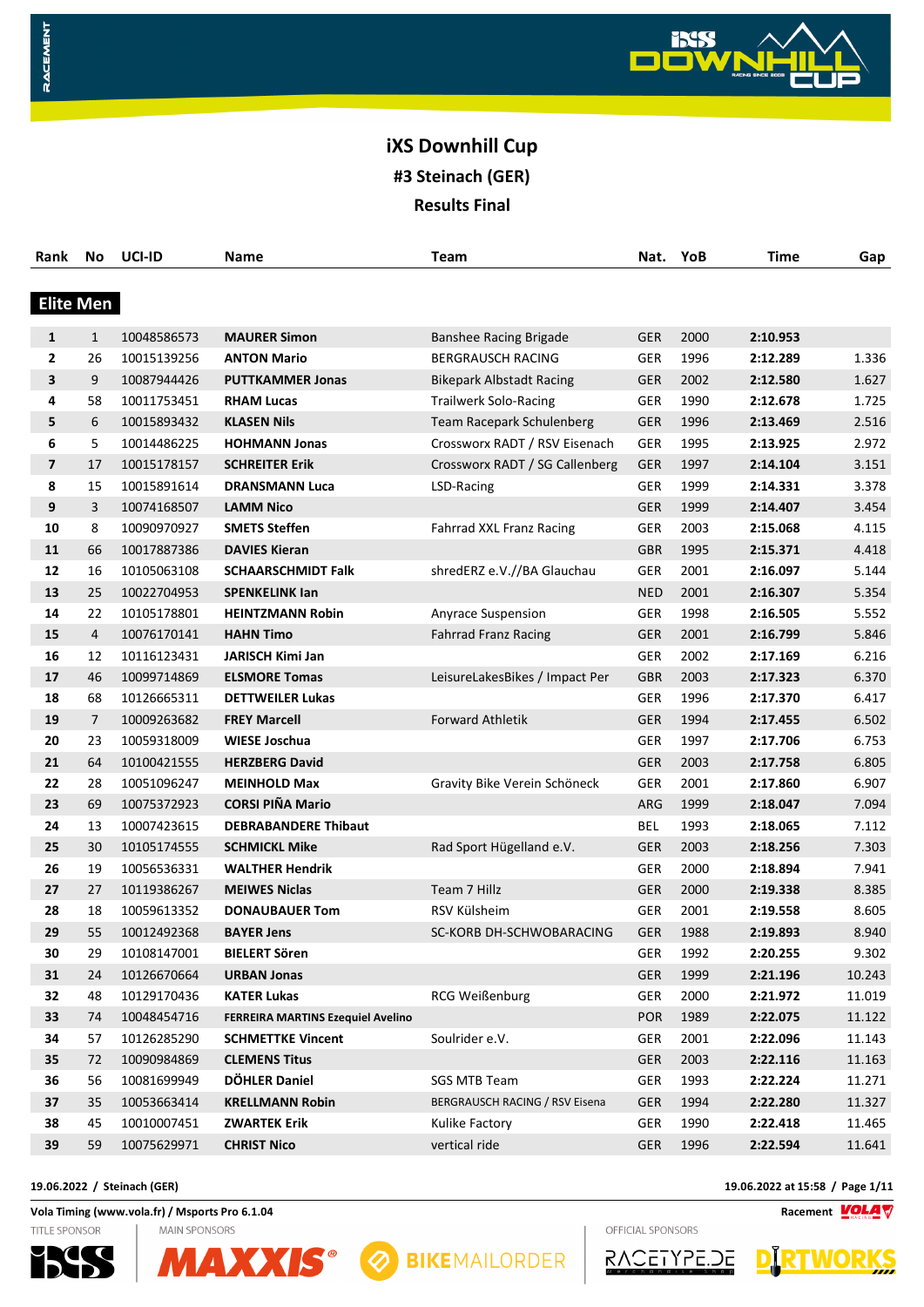

| Rank                 | No             | UCI-ID      | Name                        | Team                          | Nat.       | YoB  | <b>Time</b> | Gap    |
|----------------------|----------------|-------------|-----------------------------|-------------------------------|------------|------|-------------|--------|
| 40                   | 31             | 10050791608 | <b>MÜLLER Leon</b>          | <b>BSS DEVO TEAM</b>          | <b>GER</b> | 2002 | 2:22.666    | 11.713 |
| 41                   | 42             | 10117517403 | <b>NIEMANN Nicholas</b>     | <b>Hallzig Express</b>        | <b>GER</b> | 2002 | 2:23.822    | 12.869 |
| 42                   | 10             | 10010022407 | <b>MARTINS Carlos</b>       | Linhas Afemar / Cush Core     | <b>POR</b> | 1998 | 2:24.277    | 13.324 |
| 43                   | 54             | 10076668477 | <b>FALK Michael</b>         | Schwobaracing                 | <b>GER</b> | 1996 | 2:24.880    | 13.927 |
| 44                   | 34             | 10048465022 | <b>KULIKE Florian</b>       | <b>Banshee Racing Brigade</b> | <b>GER</b> | 1994 | 2:24.917    | 13.964 |
| 45                   | 38             | 10013973640 | <b>KRUG Joachim</b>         | DebbyRacing                   | GER        | 1991 | 2:25.530    | 14.577 |
| 46                   | 65             | 10116724528 | <b>VON HIPPEL Jonathan</b>  |                               | <b>GER</b> | 2000 | 2:25.927    | 14.974 |
| 47                   | 51             | 10016126030 | <b>BEE Dennis</b>           | RSV Wendlingen                | <b>GER</b> | 1992 | 2:25.929    | 14.976 |
| 48                   | 73             | 10090109243 | <b>IGNACIO Fabian Jose</b>  | Pivot Cycles Argentina        | ARG        | 2003 | 2:26.979    | 16.026 |
| 49                   | 52             | 10129184075 | <b>SÜNKEL Thomas</b>        | <b>Rvc Trieb</b>              | <b>GER</b> | 1988 | 2:28.865    | 17.912 |
| 50                   | 71             | 10059314874 | <b>ALBRECHT Pius</b>        |                               | <b>GER</b> | 2001 | 2:29.255    | 18.302 |
| 51                   | 39             | 10089921307 | <b>WÖRNER Maurice Rene</b>  | <b>DHM Rookie Rockets</b>     | <b>GER</b> | 2003 | 2:29.578    | 18.625 |
| 52                   | 50             | 10091704487 | <b>HANFT Thomas</b>         | RSV Rederberch e.V.           | <b>GER</b> | 2003 | 2:32.861    | 21.908 |
| 53                   | 61             | 10129512057 | <b>SCHMIDT Gabriel</b>      | wish Racing                   | <b>GER</b> | 2000 | 2:33.195    | 22.242 |
| 54                   | 60             | 10058898582 | <b>VON DEN BENKEN Louis</b> | Wildbikes                     | <b>GER</b> | 2000 | 2:34.660    | 23.707 |
| 55                   | 41             | 10015138246 | <b>DEFFKE Jacob</b>         | <b>Ergotec Racing Team</b>    | <b>GER</b> | 1995 | 2:36.233    | 25.280 |
| 56                   | 70             | 10129836605 | <b>BÖSE Maximilian</b>      |                               | <b>GER</b> | 1999 | 2:37.051    | 26.098 |
| 57                   | 44             | 10126668846 | <b>LANG Niklas</b>          | HD-Freeride e.V.              | <b>GER</b> | 2003 | 2:38.032    | 27.079 |
| 58                   | 62             | 10119562685 | <b>MITTAG Marc</b>          | Zwerge 136                    | <b>GER</b> | 1988 | 2:38.470    | 27.517 |
| 59                   | 49             | 10018790092 | <b>GREEN Alex</b>           | Ridgehill Race Syndicate      | <b>GBR</b> | 1994 | 2:41.112    | 30.159 |
| 60                   | 32             | 10108206413 | <b>HANTSCHEL Anton</b>      | 1. SSV Saalfeld 92 e.V.       | <b>GER</b> | 2003 | 2:41.401    | 30.448 |
| 61                   | 53             | 10019242760 | <b>DUNN Ryan</b>            | Saracen bikes                 | <b>GBR</b> | 1995 | 2:42.323    | 31.370 |
| 62                   | 47             | 10127477683 | <b>MAMANI Omar Henry</b>    | MTB Racing 2020 Karlsruhe     | <b>GER</b> | 1994 | 2:43.392    | 32.439 |
| 63                   | 43             | 10126664200 | <b>MITTNACHT Timo</b>       | <b>HD-Freeride</b>            | <b>GER</b> | 2003 | 2:44.243    | 33.290 |
| 64                   | 36             | 10128772029 | <b>LIEMEN Andreas</b>       | Bergrauschracing              | <b>GER</b> | 1996 | 2:46.722    | 35.769 |
| 65                   | 63             | 10118027055 | <b>GOLY Arne</b>            |                               | <b>GER</b> | 2002 | 2:47.369    | 36.416 |
| 66                   | 67             | 10106034522 | <b>EPPING Luca</b>          |                               | <b>GER</b> | 2003 | 2:57.553    | 46.600 |
| DNS - Did not start  |                |             |                             |                               |            |      |             |        |
|                      | $\overline{2}$ | 10007753718 | <b>PRIES Timo</b>           | Schamel - YT-Industries       | <b>GER</b> | 1991 |             |        |
|                      | 14             | 10104098865 | <b>MICHA Jakob</b>          |                               | GER        | 2003 |             |        |
| DNF - Did not finish |                |             |                             |                               |            |      |             |        |
|                      | 33             | 10015891917 | <b>NELLEN Lukas</b>         | 447-Racing                    | <b>GER</b> | 1991 |             |        |
|                      |                |             |                             |                               |            |      |             |        |

 **Elite Women** 

RACEMENT

| 103 | 10010855189 | <b>OP DE BEECK Roos</b> | DC Team        | <b>BEL</b> | 1997 | 2:34.442 |       |
|-----|-------------|-------------------------|----------------|------------|------|----------|-------|
| 141 | 10052523258 | RÜBESAM Sandra          |                | GER        | 1988 | 2:34.887 | 0.445 |
| 107 | 10060570723 | KUMPF Lea               | DH Talent Team | GER        | 2005 | 2:36.147 | 1.705 |
| 101 | 10097394751 | <b>WELZEL Justine</b>   |                | GER        | 1997 | 2:38.361 | 3.919 |

**19.06.2022 / Steinach (GER) 19.06.2022 at 15:58 / Page 2/11**

**Vola Timing (www.vola.fr) / Msports Pro 6.1.04 Racement**  $\frac{VOLAV}{N}$ TITLE SPONSOR **MAIN SPONSORS** 







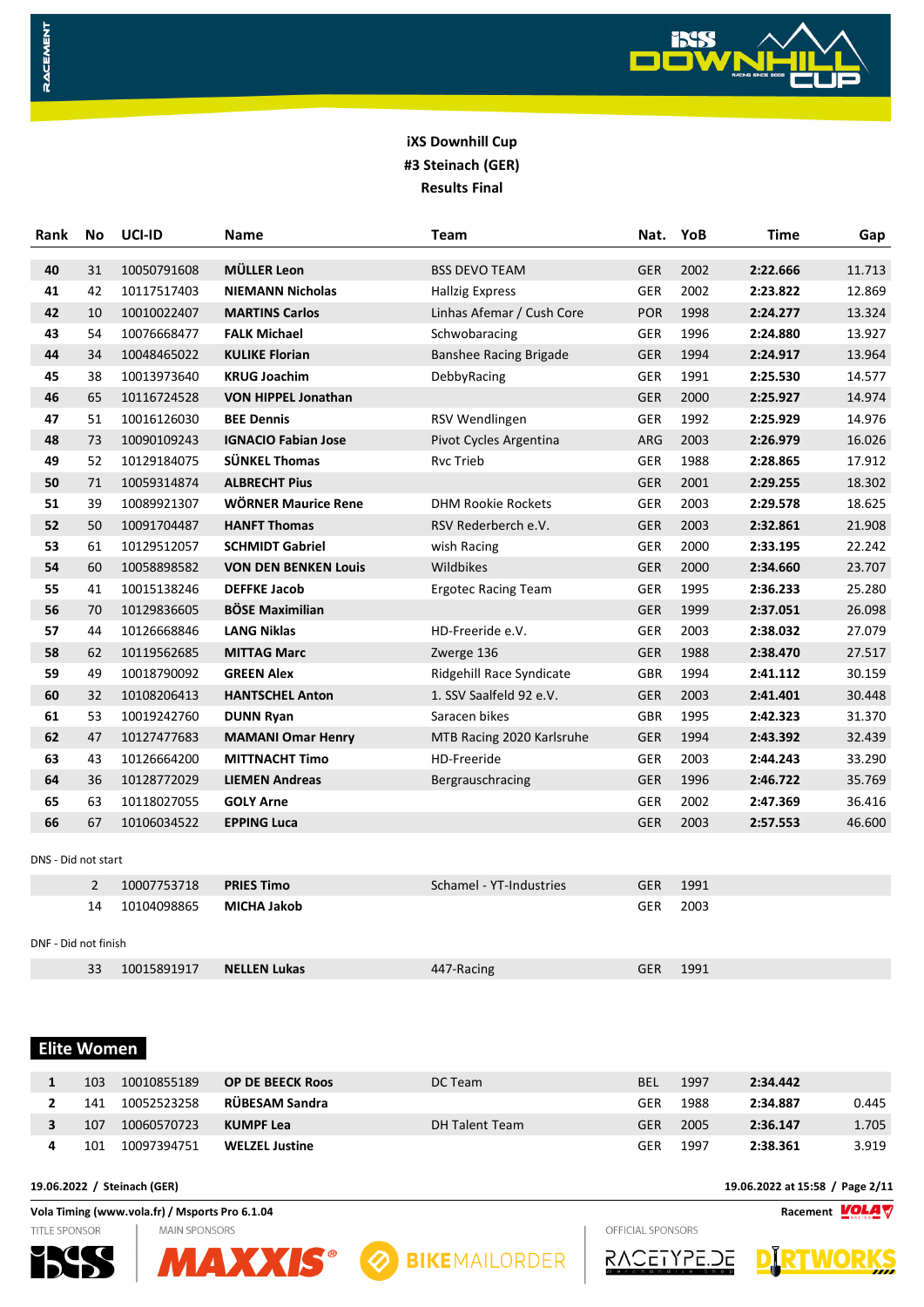

| Rank | No  | UCI-ID      | <b>Name</b>              | Team                           | Nat.       | YoB  | Time     | Gap    |
|------|-----|-------------|--------------------------|--------------------------------|------------|------|----------|--------|
| 5    | 104 | 10119055154 | <b>VICZE Sabine</b>      |                                | <b>GER</b> | 1991 | 2:39.081 | 4.639  |
|      |     |             |                          |                                |            |      |          |        |
| 6    | 110 | 10060389251 | <b>RÜCKNAGEL Harriet</b> |                                | GER        | 1988 | 2:41.936 | 7.494  |
| 7    | 105 | 10007478983 | <b>PRIES Nadja</b>       | Schamel - RenéRosa             | <b>GER</b> | 1994 | 2:41.954 | 7.512  |
| 8    | 106 | 10048394189 | <b>ARENDT Anouk</b>      | <b>DH Talent Team</b>          | GER        | 2003 | 2:45.125 | 10.683 |
| 9    | 109 | 10125831111 | <b>HENSMANNS Julia</b>   | <b>KSV Baunatal</b>            | <b>GER</b> | 2003 | 2:47.872 | 13.430 |
| 10   | 108 | 10117827803 | <b>WEINMANN Lotta</b>    | Marin Bikes Germany / Trail-On | GER        | 2005 | 2:49.114 | 14.672 |
| 11   | 102 | 10060869605 | <b>KUCHLING Maxi</b>     | Racement                       | GER        | 2001 | 2:55.455 | 21.013 |

## **Pro U19 male**

RACEMENT

| 1                    | 77 | 10092562434 | <b>ZSCHIPPIG Tom</b>       | <b>DH Talent Team</b>          | <b>GER</b> | 2004 | 2:13.680 |          |
|----------------------|----|-------------|----------------------------|--------------------------------|------------|------|----------|----------|
| $\mathbf{2}$         | 79 | 10022611690 | <b>TUNSVED Walle</b>       | Järvsö Bergscykel klubb        | <b>SWE</b> | 2005 | 2:14.368 | 0.688    |
| 3                    | 91 | 10111475919 | <b>DRISCOLL Toby</b>       | <b>Ace Bikes</b>               | <b>GBR</b> | 2004 | 2:14.493 | 0.813    |
| 4                    | 78 | 10107553277 | <b>KOHLGRUBER Leif</b>     | Ergotec racing team            | <b>GER</b> | 2005 | 2:18.604 | 4.924    |
| 5                    | 80 | 10105176272 | <b>KULIK Loris</b>         | Bikepark Weimar e.V.           | <b>GER</b> | 2004 | 2:20.564 | 6.884    |
| 6                    | 86 | 10130711120 | <b>HERFURTNER Lauro</b>    | <b>RLL-Bikes Racing Team</b>   | <b>GER</b> | 2005 | 2:21.153 | 7.473    |
| $\overline{ }$       | 83 | 10111311120 | <b>HUZANIC Jaden</b>       |                                | <b>GER</b> | 2004 | 2:21.699 | 8.019    |
| 8                    | 84 | 10108335543 | <b>KRELL Luca</b>          | <b>ILRC</b>                    | <b>GER</b> | 2005 | 2:21.950 | 8.270    |
| 9                    | 85 | 10059211107 | <b>SCHNUR Silas</b>        |                                | <b>GER</b> | 2004 | 2:23.337 | 9.657    |
| 10                   | 76 | 10020280155 | <b>KVÅLSETH Gabriel</b>    | Kvålseth Racing                | <b>NOR</b> | 2004 | 2:23.726 | 10.046   |
| 11                   | 95 | 10129218835 | <b>BARTHELMANN Jason</b>   | P14-PERFORMANCE / Bike Departm | <b>GER</b> | 2004 | 2:24.437 | 10.757   |
| 12                   | 82 | 10107809117 | <b>RATHGEB Emil</b>        | RACE AND STYLE WOINEM          | <b>GER</b> | 2005 | 2:27.354 | 13.674   |
| 13                   | 88 | 10093093106 | <b>ULBRICHT Lenny</b>      | FahrradEberhardtRacing         | <b>GER</b> | 2004 | 2:27.642 | 13.962   |
| 14                   | 93 | 10106679267 | <b>GORNY Pascal</b>        | BSV Profil Hürtgenwald         | <b>GER</b> | 2004 | 2:32.503 | 18.823   |
| 15                   | 90 | 10108206110 | <b>LEIPOLD Nils</b>        | 1.SSV Saalfeld 92 e.V.         | <b>GER</b> | 2004 | 2:34.497 | 20.817   |
| 16                   | 87 | 10126284987 | <b>WINGES Luis</b>         | Ape Racing                     | <b>GER</b> | 2005 | 2:35.260 | 21.580   |
| 17                   | 89 | 10111427318 | <b>HANTSCHEL Sebastian</b> | 1. SSV Saalfeld 92 e.V.        | <b>GER</b> | 2005 | 2:36.060 | 22.380   |
| 18                   | 97 | 10130356563 | <b>SCHUMANN Janosch</b>    | <b>Shred Erz</b>               | <b>GER</b> | 2005 | 3:17.066 | 1:03.386 |
| DNS - Did not start  |    |             |                            |                                |            |      |          |          |
|                      | 96 | 10124801594 | <b>ELSÄSSER Philipp</b>    | Race and Style Woinem          | <b>GER</b> | 2004 |          |          |
| DNF - Did not finish |    |             |                            |                                |            |      |          |          |
|                      | 81 | 10090976280 | <b>GAUSS Niels</b>         | <b>BSS Devo Team</b>           | <b>GER</b> | 2004 |          |          |

#### **Pro U17 male**

| 1 125 10126068860 | <b>GRIFFITHS Oscar</b>                   | <b>GT Viris</b> | GBR 2006 | 2:13.912 |       |
|-------------------|------------------------------------------|-----------------|----------|----------|-------|
|                   | 2 113 10062464247 STUBERGH VERSTAD Elias | Stubergh Racing | NOR 2006 | 2:14.250 | 0.338 |

**MAIN SPONSORS** 

**19.06.2022 / Steinach (GER) 19.06.2022 at 15:58 / Page 3/11**

**Vola Timing (www.vola.fr) / Msports Pro 6.1.04 Racement**  $\frac{VOLAV}{N}$ OFFICIAL SPONSORS



TITLE SPONSOR







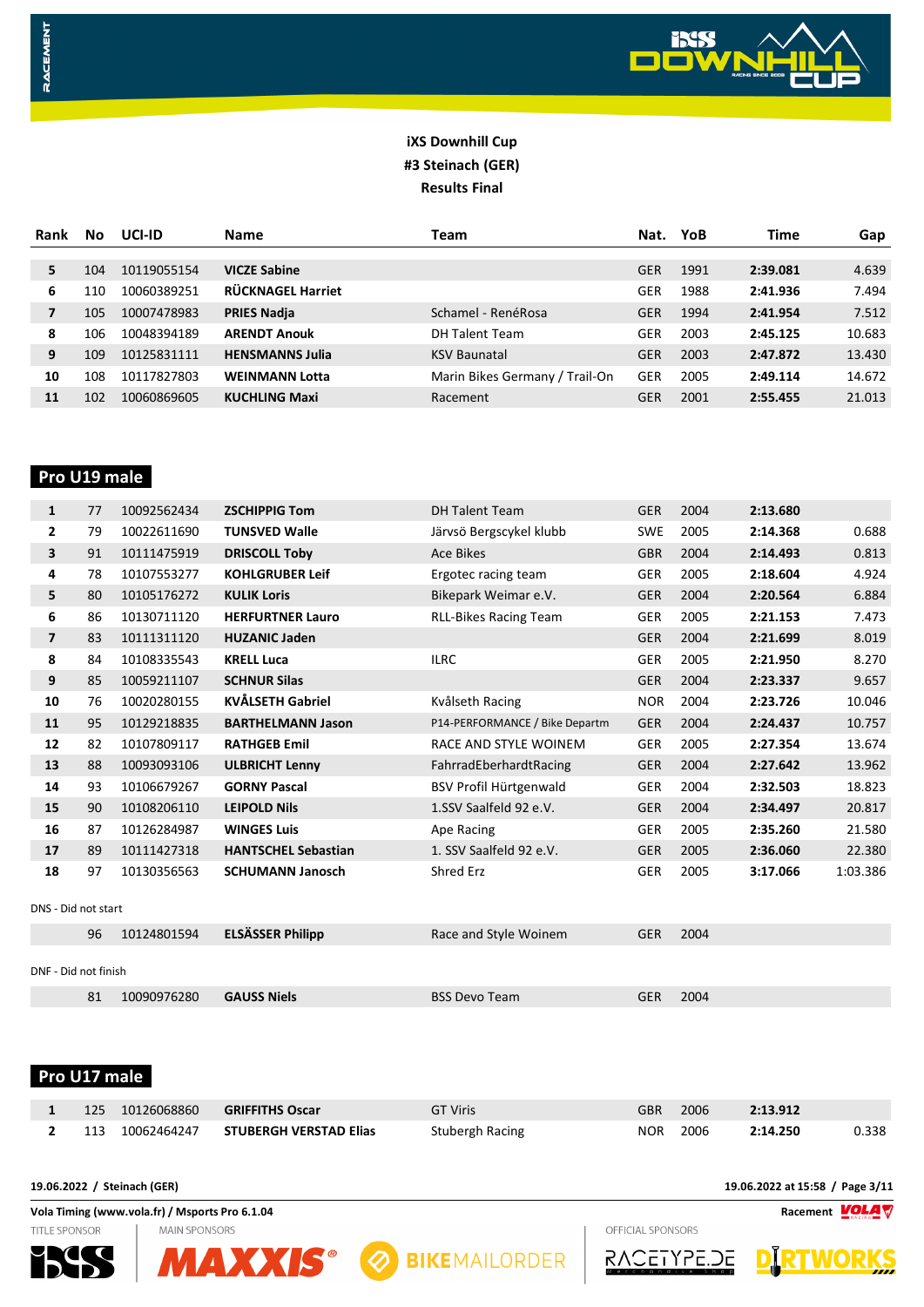

| Rank                 | No. | UCI-ID      | Name                       | <b>Team</b>                     | Nat.       | YoB  | Time     | Gap    |
|----------------------|-----|-------------|----------------------------|---------------------------------|------------|------|----------|--------|
|                      |     |             |                            |                                 |            |      |          |        |
| 3                    | 111 | 10115426344 | <b>NEUMANN Lino</b>        |                                 | <b>GER</b> | 2006 | 2:16.026 | 2.114  |
| 4                    | 112 | 10120154789 | <b>BECKER Max</b>          |                                 | <b>GER</b> | 2006 | 2:18.078 | 4.166  |
| 5                    | 116 | 10126498286 | LÄMMLEIN Lukas             | <b>Team Herobikes</b>           | <b>GER</b> | 2007 | 2:18.360 | 4.448  |
| 6                    | 114 | 10023325349 | <b>VAN VLIMMEREN Kyano</b> |                                 | <b>NED</b> | 2007 | 2:20.640 | 6.728  |
| $\overline{7}$       | 119 | 10114806049 | <b>BORN Tim</b>            |                                 | <b>GER</b> | 2006 | 2:27.038 | 13.126 |
| 8                    | 117 | 10118889345 | <b>APRO Botond</b>         |                                 | <b>HUN</b> | 2006 | 2:28.174 | 14.262 |
| 9                    | 124 | 10128078174 | <b>GALL Samuel</b>         | <b>Bikepark Albstadt Racing</b> | <b>GER</b> | 2007 | 2:31.259 | 17.347 |
| 10                   | 120 | 10043808921 | <b>RÖDIGER Marlon</b>      | <b>HTB Radsport Essen</b>       | <b>GER</b> | 2006 | 2:32.120 | 18.208 |
| 11                   | 126 | 10128779002 | <b>GROVEN Amund</b>        | If Frøy                         | <b>NOR</b> | 2006 | 2:35.545 | 21.633 |
| 12                   | 121 | 10109731636 | <b>BARZ Ryan</b>           | RSV Sturmvogel Development Tea  | <b>GER</b> | 2006 | 2:37.411 | 23.499 |
| 13                   | 115 | 10127399780 | <b>SCHUMACHER Johann</b>   | Bike Components / Santa Cruz    | <b>GER</b> | 2007 | 2:40.860 | 26.948 |
| 14                   | 123 | 10117378569 | <b>SCHRÖDER Maximilian</b> | Team Pfälzer Land               | <b>GER</b> | 2006 | 2:41.726 | 27.814 |
| 15                   | 122 | 10124983975 | <b>SCHLAUTMANN David</b>   | RSF 67 Ahlen e.v.               | <b>GER</b> | 2006 | 2:42.283 | 28.371 |
| 16                   | 127 | 10118558535 | <b>HIRST Darian</b>        | <b>ILRC</b>                     | <b>GER</b> | 2006 | 2:54.397 | 40.485 |
|                      |     |             |                            |                                 |            |      |          |        |
| DNF - Did not finish |     |             |                            |                                 |            |      |          |        |
|                      | 118 | 10036277172 | STÄBLER Luca               | MTB Teck                        | <b>GER</b> | 2006 |          |        |
|                      | 128 | 10044374046 | <b>THORNAGEL Levin</b>     | RV Union 1886 Nürnberg          | <b>GER</b> | 2006 |          |        |

#### **Pro Masters**

RACEMENT

| 131  | 10054657763 | <b>HEMELSOEN Jelle</b> | Loose Riders       | BEL | 1986 | 2:21.763 |          |
|------|-------------|------------------------|--------------------|-----|------|----------|----------|
| 132  | 10004336183 | <b>ZENTGRAF Knut</b>   | RSV Adler Arnstadt | GER | 1978 | 2:24.456 | 2.693    |
| 136  | 10012496008 | <b>BAX Stefan</b>      | Debby Racing       | GER | 1986 | 2:24.743 | 2.980    |
| ' 34 | 10015138145 | <b>DUSCHL Frederic</b> |                    | GER | 1987 | 2:33.015 | 11.252   |
| 135  | 10054101631 | <b>ZAREMBA Norman</b>  | Soulrider e.V      | GER | 1983 | 3:38.938 | 1:17.175 |

#### **Open Men**

| 1  | 205 | <b>SCHÖNFELDER Kevin</b>  |                           | <b>GER</b> | 1996 | 2:21.731 |       |
|----|-----|---------------------------|---------------------------|------------|------|----------|-------|
| 2  | 204 | <b>GRANEL Benedict</b>    | Team Racepark Schulenberg | <b>GER</b> | 1995 | 2:22.471 | 0.740 |
| 3  | 208 | <b>BITTEL Fabian</b>      |                           | <b>GER</b> | 1998 | 2:22.565 | 0.834 |
| 4  | 203 | <b>MANNCHEN Philipp</b>   |                           | GER        | 1992 | 2:22.814 | 1.083 |
| 5. | 202 | <b>SCHAMUL Daniel</b>     | Ilmenauer Radsport        | <b>GER</b> | 1988 | 2:22.925 | 1.194 |
| 6  | 201 | <b>MÄCHTEL Henrico</b>    | König Baustoffe GmbH      | GER        | 1994 | 2:23.416 | 1.685 |
| 7  | 219 | <b>FELLMETH Lenny</b>     | <b>FlatOutRacing</b>      | <b>GER</b> | 2002 | 2:24.352 | 2.621 |
| 8  | 211 | <b>SCHNABEL Michael</b>   | <b>ZRS Bamberg</b>        | <b>GER</b> | 1993 | 2:26.690 | 4.959 |
| 9  | 206 | <b>SCHMIDT Maximilian</b> | Team Racepark Schulenberg | <b>GER</b> | 1998 | 2:26.901 | 5.170 |
| 10 | 207 | <b>REINHOLD Cedric</b>    | Ardrider                  | GER        | 1992 | 2:27.034 | 5.303 |

**19.06.2022 / Steinach (GER) 19.06.2022 at 15:58 / Page 4/11**

**Vola Timing (www.vola.fr) / Msports Pro 6.1.04 Racement**  $\frac{VOLAV}{N}$ TITLE SPONSOR **MAIN SPONSORS** 







OFFICIAL SPONSORS RACETYPE.DE

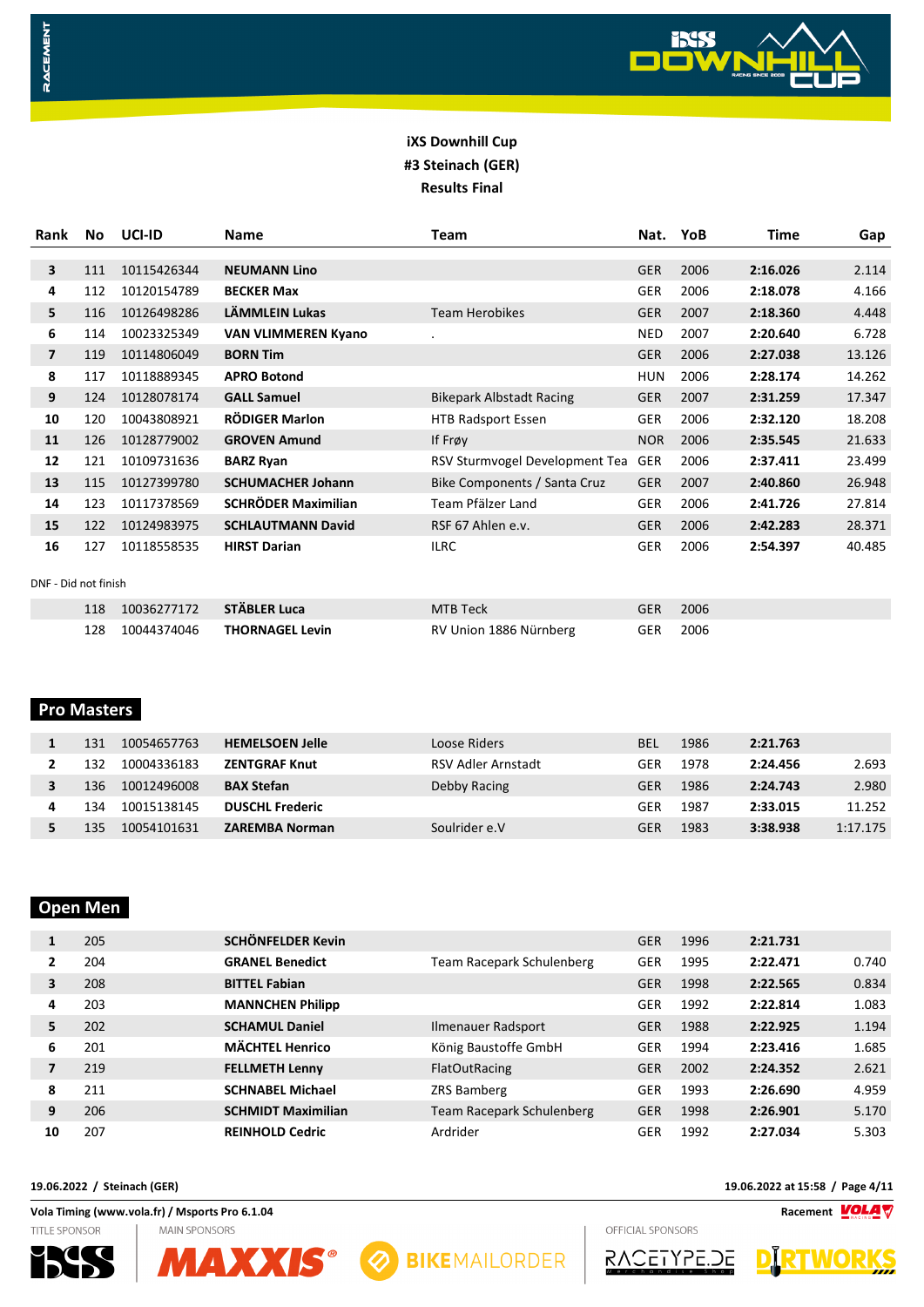

| Rank | No  | UCI-ID      | Name                          | <b>Team</b>                      | Nat.       | YoB  | <b>Time</b> | Gap    |
|------|-----|-------------|-------------------------------|----------------------------------|------------|------|-------------|--------|
| 11   | 217 |             | <b>SCHAFFERHANS Tobias</b>    | <b>Biertrinker</b>               | <b>GER</b> | 1991 | 2:28.491    | 6.760  |
| 12   | 263 |             | <b>ROHNSTOCK Stefan</b>       | Zweiradtreff Fritzsche           | <b>GER</b> | 1989 | 2:28.704    | 6.973  |
| 13   | 255 |             | <b>STOLZ Niklas</b>           | <b>CUBE Store Weiden</b>         | GER        | 1993 | 2:29.665    | 7.934  |
| 14   | 247 |             | <b>METZNER Marius</b>         |                                  | <b>GER</b> | 1997 | 2:29.883    | 8.152  |
| 15   | 216 |             | <b>MICHELS Nick</b>           | mabeoracing                      | GER        | 2000 | 2:30.924    | 9.193  |
| 16   | 213 |             | <b>KUSSEROW Nico</b>          |                                  | <b>GER</b> | 1996 | 2:32.339    | 10.608 |
| 17   | 235 |             | <b>BÜSCHER Hendrik</b>        |                                  | <b>GER</b> | 2003 | 2:33.036    | 11.305 |
| 18   | 228 |             | <b>HUNGER David</b>           | 69                               | <b>GER</b> | 1999 | 2:33.312    | 11.581 |
| 19   | 215 |             | <b>KASZA Marcel</b>           |                                  | <b>GER</b> | 1995 | 2:33.768    | 12.037 |
| 20   | 220 |             | <b>REICHARDT Tom</b>          |                                  | <b>GER</b> | 2003 | 2:34.085    | 12.354 |
| 21   | 218 |             | <b>ELFERINK Sieuwe</b>        | Team send it                     | <b>NED</b> | 2000 | 2:34.376    | 12.645 |
| 22   | 227 |             | <b>DASTIG Clemens</b>         |                                  | <b>GER</b> | 1997 | 2:34.720    | 12.989 |
| 23   | 262 |             | <b>SCHÖPFEL Silas</b>         | wish racing                      | <b>GER</b> | 2000 | 2:34.795    | 13.064 |
| 24   | 259 |             | <b>OTTO Robert</b>            | <b>BERGRAUSCH RACING</b>         | <b>GER</b> | 1989 | 2:35.369    | 13.638 |
| 25   | 244 |             | <b>WEINZIERL Lennart</b>      | FlatOutRacing                    | <b>GER</b> | 2002 | 2:35.794    | 14.063 |
| 26   | 221 |             | <b>REIFF Maximilian</b>       |                                  | <b>GER</b> | 2000 | 2:36.318    | 14.587 |
| 27   | 270 |             | <b>PANZER Max</b>             |                                  | <b>GER</b> | 2003 | 2:36.491    | 14.760 |
| 28   | 257 |             | <b>CROOS MORAES Philip</b>    | <b>Team Racepark Schulenberg</b> | <b>GER</b> | 1993 | 2:36.856    | 15.125 |
| 29   | 260 | 10054060508 | <b>SEYFRIED Roman</b>         |                                  | <b>GER</b> | 1994 | 2:36.868    | 15.137 |
| 30   | 237 | 10116688354 | <b>RZEPKA Jan Niklas</b>      |                                  | GER        | 1997 | 2:37.584    | 15.853 |
| 31   | 224 | 10116687849 | <b>LEUSCHNER Cedric</b>       |                                  | <b>GER</b> | 2003 | 2:37.767    | 16.036 |
| 32   | 258 |             | <b>MACKE Philip</b>           |                                  | GER        | 1995 | 2:37.866    | 16.135 |
| 33   | 209 | 10015177854 | <b>VAN STEENWINKEL Clayde</b> |                                  | <b>BEL</b> | 1989 | 2:38.088    | 16.357 |
| 34   | 238 |             | <b>NIKENICH Janis</b>         |                                  | <b>GER</b> | 1996 | 2:38.178    | 16.447 |
| 35   | 245 |             | <b>VIERTHALER Lucas</b>       | W.I.S.H by Börg Racing           | <b>GER</b> | 2003 | 2:38.977    | 17.246 |
| 36   | 251 |             | <b>BRAUN Maximilian</b>       | Raderdoll-Racing-Team            | GER        | 1992 | 2:39.071    | 17.340 |
| 37   | 214 | 10117418884 | <b>BARALL Maurice</b>         | 1. SSV Saalfeld                  | GER        | 2001 | 2:39.390    | 17.659 |
| 38   | 240 |             | <b>KEIL Johannes</b>          | Azubi Team Rotter                | <b>GER</b> | 1995 | 2:39.838    | 18.107 |
| 39   | 231 |             | <b>HOPPEN Dominik</b>         |                                  | <b>GER</b> | 1998 | 2:40.467    | 18.736 |
| 40   | 232 |             | <b>KAWLOWSKI Fabian</b>       | Wheels over Frankfurt e.V.       | <b>GER</b> | 1994 | 2:40.595    | 18.864 |
| 41   | 212 |             | <b>BEYRODT Daniel</b>         | <b>Team Racepark Schulenberg</b> | <b>GER</b> | 1989 | 2:41.557    | 19.826 |
| 42   | 225 |             | <b>HÄUSER Cedrik</b>          |                                  | GER        | 1997 | 2:42.808    | 21.077 |
| 43   | 230 |             | <b>LOTZE Dominic</b>          |                                  | GER        | 2003 | 2:43.378    | 21.647 |
| 44   | 236 |             | <b>ENGEL Jacob</b>            |                                  | GER        | 2003 | 2:43.727    | 21.996 |
| 45   | 223 |             | <b>DICK Alexander</b>         | Gravity Riders SOB e. V.         | GER        | 1998 | 2:44.343    | 22.612 |
| 46   | 248 |             | <b>GREINER Max</b>            |                                  | <b>GER</b> | 1998 | 2:44.647    | 22.916 |
| 47   | 256 |             | <b>MÖLLER Paul</b>            | Racing Team Gigerenzer           | <b>GER</b> | 2003 | 2:45.204    | 23.473 |
| 48   | 253 |             | <b>BISSENDORF Moritz</b>      |                                  | <b>GER</b> | 2003 | 2:45.608    | 23.877 |
| 49   | 249 |             | <b>REINHARDT Max</b>          | 1. SSV Saalfeld e.V Radsportab   | <b>GER</b> | 1996 | 2:46.842    | 25.111 |
| 50   | 252 |             | <b>SKUJIN Maximilian</b>      |                                  | <b>GER</b> | 1997 | 2:46.991    | 25.260 |
| 51   | 269 |             | <b>BACHMANN Kay</b>           |                                  | GER        | 1994 | 2:49.957    | 28.226 |
| 52   | 222 |             | <b>BREH Fabian</b>            | <b>Flying Donuts Racing</b>      | <b>GER</b> | 2003 | 2:50.801    | 29.070 |

**Vola Timing (www.vola.fr) / Msports Pro 6.1.04 Racement**

**MAIN SPONSORS** 

**TITLE SPONSOR** 

RACEMENT





OFFICIAL SPONSORS RACETYPE.DE



**19.06.2022 / Steinach (GER) 19.06.2022 at 15:58 / Page 5/11**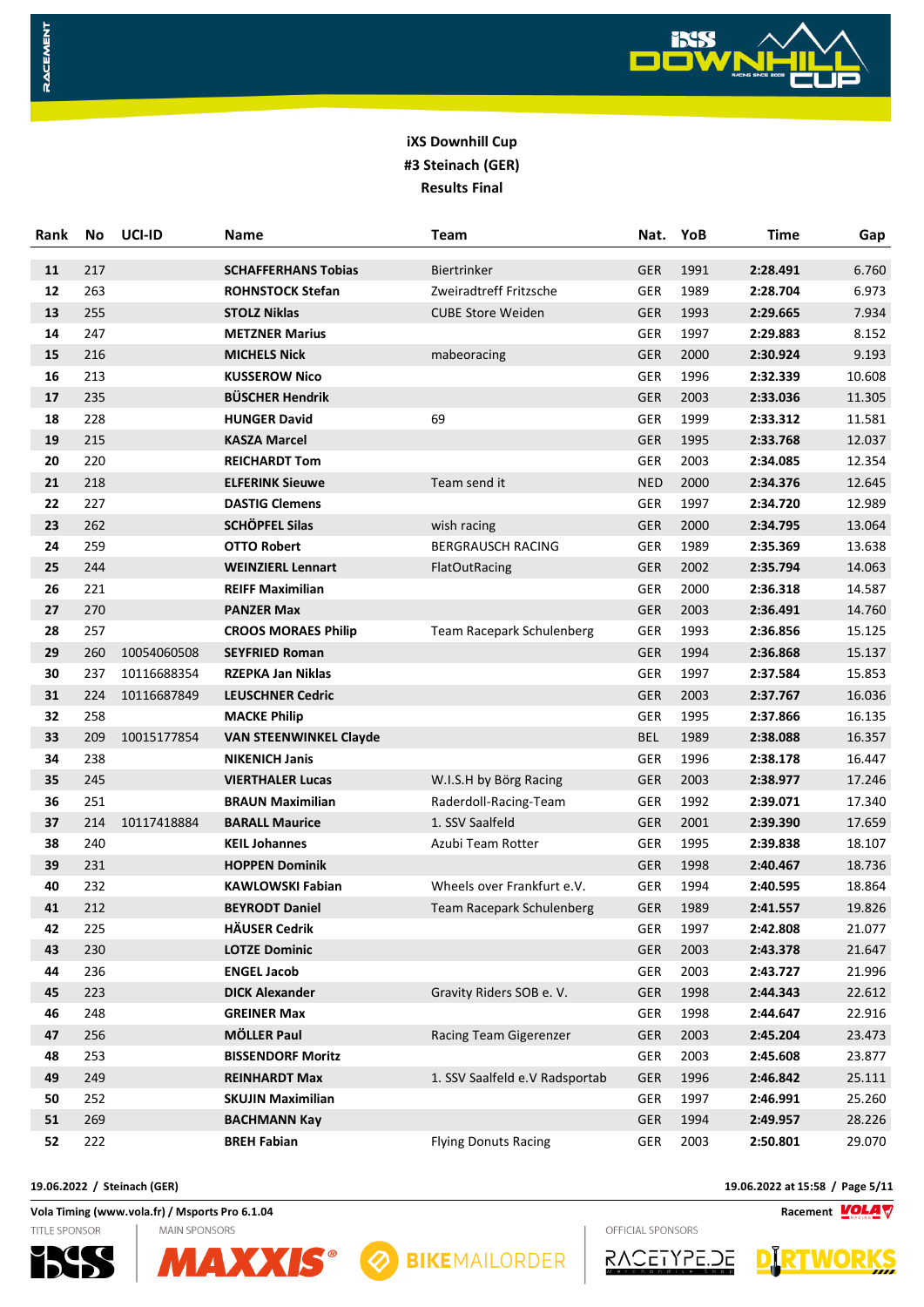

| Rank                 | No  | UCI-ID | <b>Name</b>               | <b>Team</b>               | Nat.       | YoB  | <b>Time</b> | Gap      |
|----------------------|-----|--------|---------------------------|---------------------------|------------|------|-------------|----------|
|                      |     |        |                           |                           |            |      |             |          |
| 53                   | 267 |        | <b>NIETSCH Tomy</b>       | <b>ATSports LIFE</b>      | <b>GER</b> | 1990 | 2:52.764    | 31.033   |
| 54                   | 242 |        | <b>STEIGER Kevin</b>      |                           | <b>GER</b> | 1997 | 2:53.235    | 31.504   |
| 55                   | 261 |        | <b>HALFPAPP Sandro</b>    |                           | <b>GER</b> | 2003 | 2:53.658    | 31.927   |
| 56                   | 246 |        | <b>HAAS Marcel</b>        |                           | <b>GER</b> | 1998 | 2:58.245    | 36.514   |
| 57                   | 229 |        | <b>LOTTER Dennis</b>      | <b>BIKING IS AWESOME</b>  | <b>GER</b> | 1997 | 2:59.522    | 37.791   |
| 58                   | 243 |        | <b>KRONENBERG Lennart</b> | Team Korn alda!           | <b>GER</b> | 1991 | 2:59.834    | 38.103   |
| 59                   | 241 |        | <b>MÜLLER Kevin</b>       |                           | <b>GER</b> | 2003 | 3:00.272    | 38.541   |
| 60                   | 264 |        | <b>EGERT Thilo</b>        |                           | <b>GER</b> | 1997 | 3:07.348    | 45.617   |
| 61                   | 266 |        | <b>BAYER Tobias</b>       | <b>BIKING IS AWESOME</b>  | <b>GER</b> | 2000 | 3:12.042    | 50.311   |
| 62                   | 265 |        | <b>KAUFFELD Thorsten</b>  | Kais Bike                 | <b>GER</b> | 2000 | 3:30.384    | 1:08.653 |
| 63                   | 250 |        | <b>RESCH Max</b>          | <b>RII-Bikes Racing</b>   | <b>GER</b> | 2002 | 3:35.102    | 1:13.371 |
| DNS - Did not start  |     |        |                           |                           |            |      |             |          |
|                      | 234 |        | <b>JACOB Hannes</b>       | Sexy Rexy Racing          | <b>GER</b> | 2002 |             |          |
|                      |     |        |                           |                           |            |      |             |          |
| DNF - Did not finish |     |        |                           |                           |            |      |             |          |
|                      | 233 |        | <b>HEUBLEIN Felix</b>     |                           | <b>GER</b> | 1999 |             |          |
|                      | 254 |        | <b>SCHMIDT Nico</b>       | <b>RSC Falke Neustadt</b> | <b>GER</b> | 2000 |             |          |

# **Open Women**

RACEMENT

| 1                   | 271 |             | <b>HAAS Stephanie</b>     | <b>Forward Athletik</b>        | <b>AUT</b> | 1993 | 2:44.499 |          |
|---------------------|-----|-------------|---------------------------|--------------------------------|------------|------|----------|----------|
| $\mathbf{2}$        | 282 |             | <b>BLOCHBERGER Hanna</b>  |                                | <b>GER</b> | 2004 | 2:50.445 | 5.946    |
| 3                   | 273 |             | <b>LEIS Aisha</b>         | Stenger-Biketeam               | <b>GER</b> | 2006 | 2:53.236 | 8.737    |
| 4                   | 278 |             | PIWOWARSKA Natasza        |                                | <b>GER</b> | 1999 | 2:53.259 | 8.760    |
| 5                   | 286 | 10116688859 | <b>FISCHER Nelly Jo</b>   | Radlager Racing Team           | <b>GER</b> | 2007 | 2:56.705 | 12.206   |
| 6                   | 276 |             | <b>JASZCZAK Sylwia</b>    | House of MTB Rocday Racing Tea | <b>POL</b> | 1988 | 2:59.105 | 14.606   |
| $\overline{ }$      | 274 |             | <b>HACHMANN Christina</b> | Deisterfreun.de e.V.           | <b>GER</b> | 1985 | 3:03.105 | 18.606   |
| 8                   | 287 |             | <b>SCHWAB Ricarda</b>     |                                | <b>GER</b> | 1993 | 3:06.748 | 22.249   |
| 9                   | 277 |             | <b>PARPAN Andraina</b>    |                                | <b>GER</b> | 1993 | 3:12.382 | 27.883   |
| 10                  | 275 |             | <b>HINRICHS Mara</b>      | <b>Ergotec Racing Team</b>     | GER        | 1992 | 3:13.080 | 28.581   |
| 11                  | 279 |             | <b>PRANGENBERG Anna</b>   |                                | <b>GER</b> | 2005 | 3:24.515 | 40.016   |
| 12                  | 280 |             | <b>SCHREIBER Belinda</b>  |                                | <b>GER</b> | 1996 | 3:27.864 | 43.365   |
| 13                  | 281 |             | <b>KONICZEK Gina</b>      | Schwachsinn & Söhne            | <b>GER</b> | 2000 | 3:45.138 | 1:00.639 |
| 14                  | 285 |             | <b>MUTHERS Lena</b>       |                                | <b>GER</b> | 2005 | 3:49.073 | 1:04.574 |
| DNS - Did not start |     |             |                           |                                |            |      |          |          |
|                     | 272 |             | <b>JOHANIKOVA Monika</b>  | VfG Düsseldorf                 | <b>CZE</b> | 1986 |          |          |

**19.06.2022 / Steinach (GER) 19.06.2022 at 15:58 / Page 6/11**

**Vola Timing (www.vola.fr) / Msports Pro 6.1.04 Racement** OFFICIAL SPONSORS



TITLE SPONSOR



**MAIN SPONSORS** 





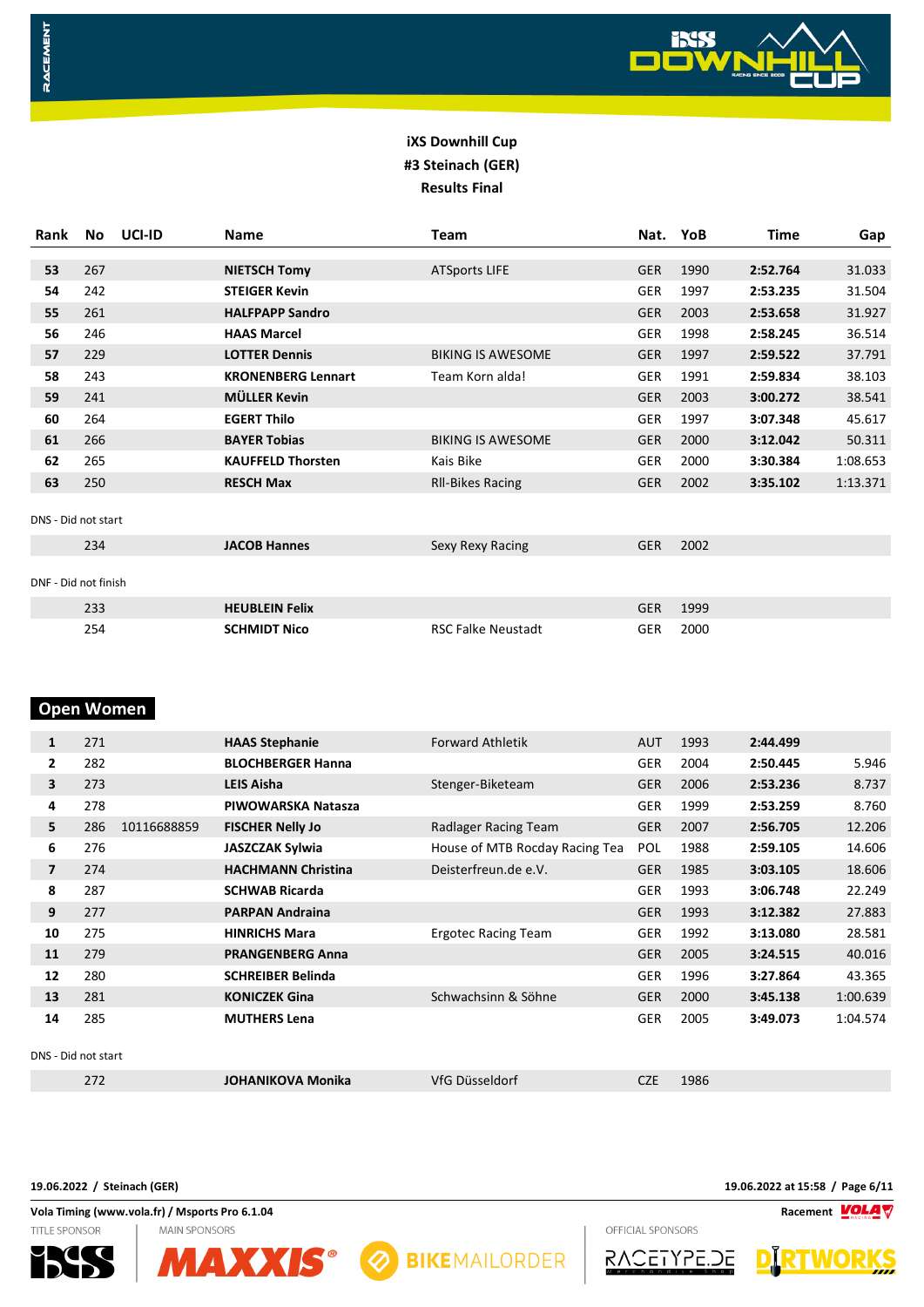

| Rank                | No  | UCI-ID | Name                       | Team                           | Nat.       | YoB  | <b>Time</b> | Gap    |
|---------------------|-----|--------|----------------------------|--------------------------------|------------|------|-------------|--------|
| Junior U19          |     |        |                            |                                |            |      |             |        |
| $\mathbf{1}$        | 291 |        | <b>VOGELEZANG Aaron</b>    |                                | <b>GER</b> | 2005 | 2:20.740    |        |
| $\overline{2}$      | 292 |        | <b>GEIST Marvin</b>        | SofaRacing                     | <b>GER</b> | 2004 | 2:22.206    | 1.466  |
| 3                   | 297 |        | <b>ANGERMANN Jonas</b>     |                                | <b>GER</b> | 2005 | 2:23.582    | 2.842  |
| 4                   | 307 |        | <b>KOMPAUER Jannis</b>     |                                | <b>GER</b> | 2005 | 2:24.441    | 3.701  |
| 5                   | 301 |        | <b>HOFFMANN Finn</b>       | Trail On BikeSport             | <b>GER</b> | 2005 | 2:25.485    | 4.745  |
| 6                   | 295 |        | <b>PAANAKKER Marin</b>     |                                | <b>NED</b> | 2004 | 2:26.774    | 6.034  |
| $\overline{7}$      | 323 |        | <b>MAREK Kenny</b>         | The Motionbrand                | <b>GER</b> | 2005 | 2:27.904    | 7.164  |
| 8                   | 298 |        | <b>SCHMIDT Tarek</b>       |                                | GER        | 2004 | 2:30.511    | 9.771  |
| 9                   | 302 |        | <b>FROHWEIN Luca</b>       | WFW-Racing                     | <b>GER</b> | 2004 | 2:33.713    | 12.973 |
| 10                  | 299 |        | <b>GROßMANN Oscar</b>      | Team Klettermax                | <b>GER</b> | 2004 | 2:34.015    | 13.275 |
| 11                  | 294 |        | <b>SEMMLER Phil</b>        | <b>AMC Rodheim-Bieber</b>      | <b>GER</b> | 2004 | 2:34.440    | 13.700 |
| 12                  | 296 |        | TÜRKER Mika                |                                | GER        | 2004 | 2:36.888    | 16.148 |
| 13                  | 308 |        | <b>SCHÖNE Jonas</b>        |                                | <b>GER</b> | 2004 | 2:38.453    | 17.713 |
| 14                  | 315 |        | <b>KÖLSCH Niklas</b>       | Adventure Bikepark Bad Wildbad | <b>GER</b> | 2005 | 2:39.415    | 18.675 |
| 15                  | 310 |        | TÜLLINGHOFF Kai            | Einhorn-Racing                 | <b>GER</b> | 2004 | 2:40.063    | 19.323 |
| 16                  | 320 |        | <b>BERGMANN Tim</b>        |                                | <b>GER</b> | 2005 | 2:41.016    | 20.276 |
| 17                  | 322 |        | <b>JABLONSKI Toni</b>      |                                | <b>GER</b> | 2005 | 2:41.884    | 21.144 |
| 18                  | 311 |        | <b>GLENDE Lennart</b>      | Ape Racing                     | <b>GER</b> | 2005 | 2:43.420    | 22.680 |
| 19                  | 293 |        | <b>PASOLD Tim</b>          | $\prime$                       | <b>GER</b> | 2005 | 2:44.095    | 23.355 |
| 20                  | 309 |        | <b>QUECK Justin</b>        | Queckis                        | <b>GER</b> | 2004 | 2:45.094    | 24.354 |
| 21                  | 303 |        | <b>SCHÄFER André</b>       | <b>RLL Bikes Racing Team</b>   | <b>GER</b> | 2005 | 2:46.013    | 25.273 |
| 22                  | 313 |        | <b>GERMANN Nick</b>        | Falu CK                        | <b>SWE</b> | 2004 | 2:47.274    | 26.534 |
| 23                  | 304 |        | <b>CHAMBERS Finbar</b>     |                                | <b>GER</b> | 2005 | 2:47.710    | 26.970 |
| 24                  | 317 |        | <b>RAUSCHERT Philipp</b>   | <b>RLL Bikes-Racing</b>        | <b>GER</b> | 2005 | 2:50.562    | 29.822 |
| 25                  | 305 |        | <b>KEVENAAR Jan</b>        | Ilmenauer Radsport Club        | <b>GER</b> | 2005 | 2:51.176    | 30.436 |
| 26                  | 318 |        | <b>ESCHE Sebastian</b>     |                                | <b>GER</b> | 2005 | 2:53.055    | 32.315 |
| 27                  | 314 |        | <b>WALTERMANN Nico</b>     | Einhorn-Racing                 | <b>GER</b> | 2005 | 2:59.431    | 38.691 |
| 28                  | 316 |        | <b>MÜLLER Peer</b>         |                                | <b>GER</b> | 2005 | 3:02.694    | 41.954 |
| 29                  | 306 |        | <b>BÖRSTINGHAUS Jannik</b> | Ergotecracing                  | <b>GER</b> | 2004 | 3:17.636    | 56.896 |
| DNS - Did not start |     |        |                            |                                |            |      |             |        |
|                     | 319 |        | <b>JAKOB Tilman</b>        | <b>SV Ramstahl</b>             | <b>GER</b> | 2004 |             |        |
|                     | 321 |        | <b>WEUSTE Tom</b>          | <b>WFW-RACING</b>              | <b>GER</b> | 2004 |             |        |

#### **Youth U17**

RACEMENT

| $1 \t326$ | <b>RINDSCHWENTNER Finjas</b> | CUBE Store Eisenach By Bike Se GER 2006 2:21.836 |  |                   |       |
|-----------|------------------------------|--------------------------------------------------|--|-------------------|-------|
| 2 330     | <b>WALL Lenny</b>            | Fahrrad Eberhardt Racing                         |  | GER 2006 2:25.658 | 3.822 |

**19.06.2022 / Steinach (GER) 19.06.2022 at 15:58 / Page 7/11**

**Vola Timing (www.vola.fr) / Msports Pro 6.1.04 Racement TITLE SPONSOR MAIN SPONSORS** 









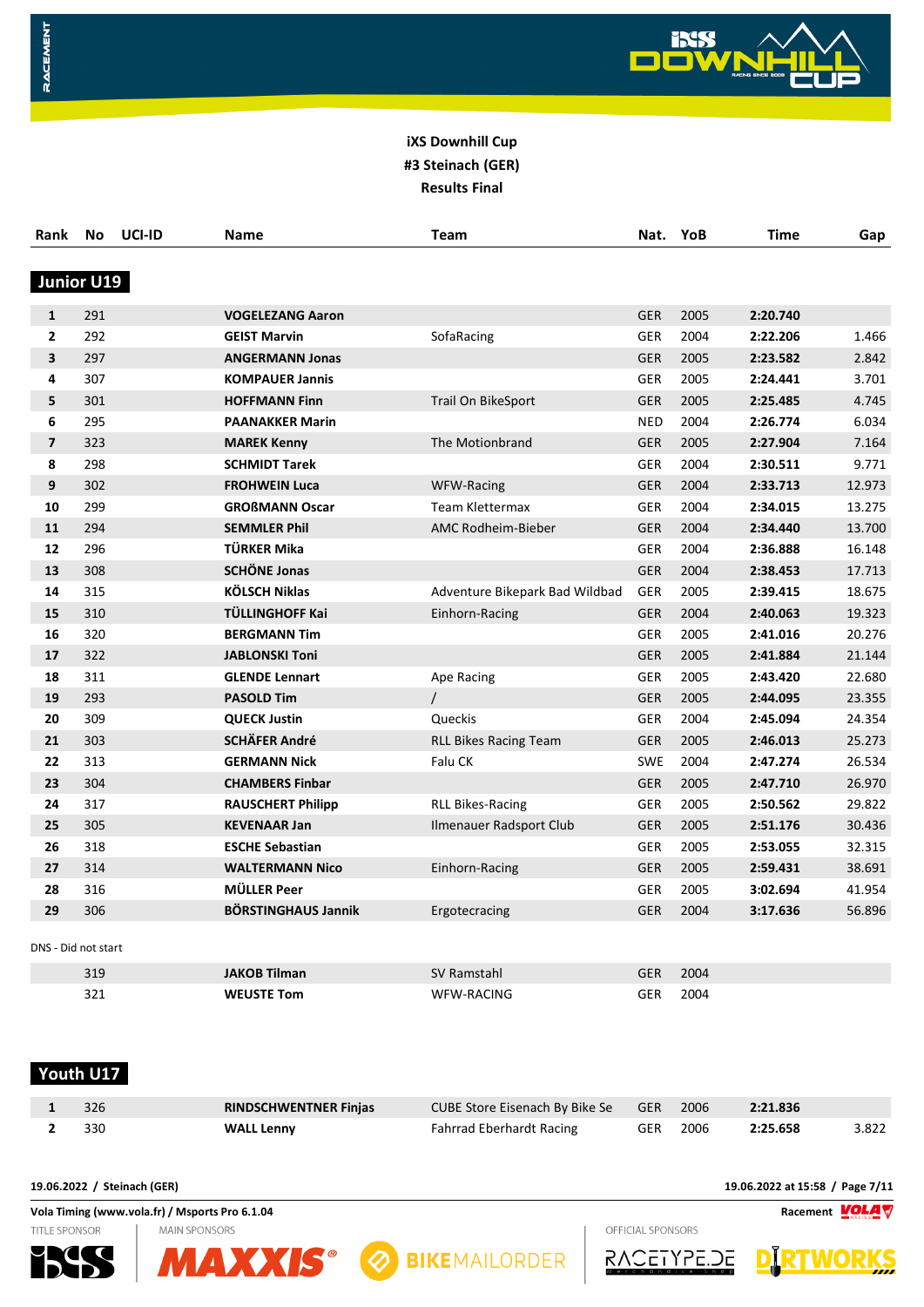

| Rank                | No  | UCI-ID      | Name                         | <b>Team</b>                  | Nat.       | YoB  | <b>Time</b> | Gap      |
|---------------------|-----|-------------|------------------------------|------------------------------|------------|------|-------------|----------|
| 3                   | 358 |             | <b>REDDIG Nathan</b>         | FrOErider, Suche Team        | <b>GER</b> | 2006 | 2:27.544    | 5.708    |
| 4                   | 349 |             | <b>KURZ Jannik</b>           |                              | GER        | 2006 | 2:27.594    | 5.758    |
| 5                   | 346 |             | <b>LEINING Finn</b>          | Jonito Junior Team           | <b>GER</b> | 2007 | 2:27.776    | 5.940    |
| 6                   | 327 |             | <b>TREICHEL Carlos</b>       | <b>RTP Racing</b>            | GER        | 2006 | 2:28.852    | 7.016    |
| $\overline{7}$      | 328 |             | <b>WITT Gabriel</b>          |                              | <b>GER</b> | 2006 | 2:30.698    | 8.862    |
| 8                   | 333 |             | <b>RISMONDO Elias</b>        |                              | GER        | 2006 | 2:31.585    | 9.749    |
| 9                   | 359 |             | <b>LEHM Nevio</b>            | Lehm Bikes                   | GER        | 2006 | 2:32.828    | 10.992   |
| 10                  | 331 |             | <b>MITTELBACH Johann</b>     | <b>MSC Thalheim</b>          | GER        | 2006 | 2:33.263    | 11.427   |
| 11                  | 338 |             | <b>CONRADTS Fritz</b>        |                              | <b>GER</b> | 2006 | 2:34.449    | 12.613   |
| 12                  | 340 |             | <b>KAUFHOLD Emilio</b>       |                              | GER        | 2007 | 2:37.860    | 16.024   |
| 13                  | 337 |             | <b>WARTTMANN Luca</b>        |                              | <b>GER</b> | 2006 | 2:39.988    | 18.152   |
| 14                  | 334 |             | <b>DORN Niklas</b>           | MFN-Racing                   | GER        | 2006 | 2:40.366    | 18.530   |
| 15                  | 370 |             | <b>TIPPMANN Fritz Oskar</b>  |                              | <b>GER</b> | 2007 | 2:40.579    | 18.743   |
| 16                  | 342 |             | <b>SCHEMMEL Bastian</b>      | <b>RLL Bikes Racing Team</b> | GER        | 2006 | 2:40.621    | 18.785   |
| 17                  | 350 |             | <b>HOFMANN Leon</b>          | Team Mr. Bike                | GER        | 2006 | 2:40.993    | 19.157   |
| 18                  | 339 |             | <b>GREFE Felix</b>           |                              | <b>GER</b> | 2007 | 2:42.404    | 20.568   |
| 19                  | 343 |             | <b>PITT Cillian</b>          |                              | <b>GER</b> | 2007 | 2:43.191    | 21.355   |
| 20                  | 355 |             | <b>LEIKEIM Max</b>           | Team Mr.Bike                 | GER        | 2006 | 2:44.247    | 22.411   |
| 21                  | 367 |             | <b>GRÖBNER Paul</b>          | BikeSportBühne Bayreuth      | <b>GER</b> | 2007 | 2:45.990    | 24.154   |
| 22                  | 360 |             | <b>ERDMANN Nick</b>          | <b>TFM Racing</b>            | GER        | 2006 | 2:46.306    | 24.470   |
| 23                  | 369 |             | <b>MÜNCH Leon</b>            | <b>RLL Bikes-Racing</b>      | <b>GER</b> | 2006 | 2:47.207    | 25.371   |
| 24                  | 364 | 10118302190 | <b>KÄTSCHER Phil-Dominic</b> | 1. SSV Saalfeld 92 e.V.      | GER        | 2007 | 2:47.787    | 25.951   |
| 25                  | 366 |             | <b>NECKE Tim Nicklas</b>     | 1.SSV Saalfeld               | <b>GER</b> | 2007 | 2:49.012    | 27.176   |
| 26                  | 368 |             | <b>HEINRICH Yannik</b>       |                              | GER        | 2007 | 2:50.133    | 28.297   |
| 27                  | 332 |             | <b>ACHTELSTETTER Justin</b>  | <b>Fahrrad Vietsch</b>       | <b>GER</b> | 2007 | 2:51.318    | 29.482   |
| 28                  | 341 |             | RÖSSNER Raphael              |                              | GER        | 2007 | 2:52.313    | 30.477   |
| 29                  | 353 |             | <b>KAPALLA Lukas</b>         |                              | <b>GER</b> | 2007 | 2:56.164    | 34.328   |
| 30                  | 345 |             | <b>BÖRGER Finn</b>           | Einhorn-Racing               | GER        | 2006 | 2:57.670    | 35.834   |
| 31                  | 347 |             | <b>HOLLFELDER Jakob</b>      |                              | GER        | 2006 | 2:58.980    | 37.144   |
| 32                  | 362 |             | <b>KULPA Noah</b>            |                              | GER        | 2006 | 3:00.932    | 39.096   |
| 33                  | 365 |             | <b>SMOLKA Ronald</b>         |                              | <b>GER</b> | 2006 | 3:01.242    | 39.406   |
| 34                  | 352 |             | <b>MACKE Levi</b>            |                              | GER        | 2006 | 3:01.389    | 39.553   |
| 35                  | 344 |             | <b>BENSCH Emil</b>           |                              | GER        | 2006 | 3:23.421    | 1:01.585 |
| 36                  | 361 |             | <b>HÜMMER Nils</b>           |                              | GER        | 2007 | 3:26.429    | 1:04.593 |
| DNS - Did not start |     |             |                              |                              |            |      |             |          |
|                     | 348 |             | PÖTKE Janik                  |                              | <b>GER</b> | 2007 |             |          |

**EISENTRÄGER Maximilian** GER 2007

**BIKEMAILORDER** 

**19.06.2022 / Steinach (GER) 19.06.2022 at 15:58 / Page 8/11**

**Vola Timing (www.vola.fr) / Msports Pro 6.1.04 Racement VOLAT MAIN SPONSORS** 

**MAXXIS®** 

TITLE SPONSOR

RACEMENT





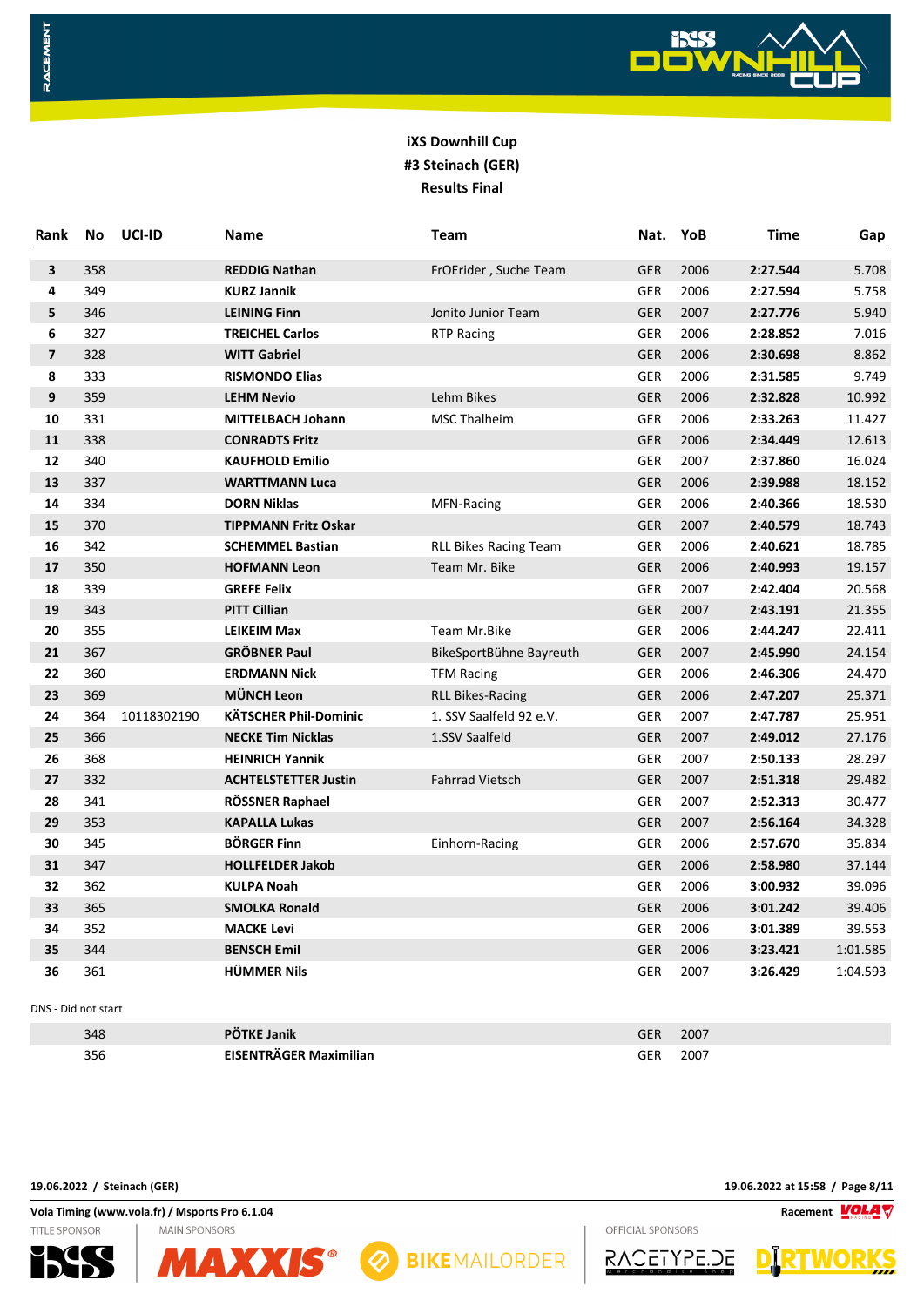

| Rank               | No  | UCI-ID      | Name                            | <b>Team</b>                           | Nat.       | YoB  | <b>Time</b> | Gap      |
|--------------------|-----|-------------|---------------------------------|---------------------------------------|------------|------|-------------|----------|
| <b>Rookies U15</b> |     |             |                                 |                                       |            |      |             |          |
| $\mathbf{1}$       | 373 |             | <b>BERGEN Lenn</b>              | Jonito Junior Team                    | <b>GER</b> | 2008 | 2:25.385    |          |
| $\overline{2}$     | 391 | 10126069062 | <b>GRIFFITHS Felix</b>          | <b>GT Viris</b>                       | <b>GBR</b> | 2008 | 2:25.825    | 0.440    |
| 3                  | 371 | 10048468254 | <b>SEGATTINI Diego</b>          |                                       | <b>GER</b> | 2008 | 2:27.617    | 2.232    |
| 4                  | 372 | 10129166695 | <b>KÜGEL Lenny</b>              | <b>Team Herobikes</b>                 | <b>GER</b> | 2009 | 2:28.086    | 2.701    |
| 5                  | 406 |             | <b>STADLBAUER Tristan</b>       | <b>Team Hero Bikes</b>                | <b>GER</b> | 2009 | 2:28.987    | 3.602    |
| 6                  | 375 | 10084116158 | <b>HAGLEV Nico</b>              | #RIDEEVERYDAY                         | <b>NOR</b> | 2008 | 2:31.535    | 6.150    |
| $\overline{7}$     | 404 | 10104313073 | <b>SCHUBNELL Simon</b>          | <b>GRAVITY GROMS Bikepark Brandne</b> | <b>GER</b> | 2008 | 2:33.146    | 7.761    |
| 8                  | 380 |             | <b>HEINRICH Jakob</b>           |                                       | <b>GER</b> | 2008 | 2:33.830    | 8.445    |
| 9                  | 398 |             | <b>NEUMANN Max</b>              |                                       | <b>GER</b> | 2008 | 2:35.391    | 10.006   |
| 10                 | 376 | 10101529375 | <b>ARENDT Maël</b>              |                                       | <b>GER</b> | 2009 | 2:37.777    | 12.392   |
| 11                 | 401 | 10115890631 | <b>WAIBL Moritz</b>             | young guns bike union                 | <b>AUT</b> | 2009 | 2:38.580    | 13.195   |
| 12                 | 378 |             | <b>GROSSEKETTLER Leo</b>        |                                       | <b>GER</b> | 2009 | 2:39.223    | 13.838   |
| 13                 | 405 | 10128778796 | <b>GROVEN Sivert</b>            | Frøy                                  | <b>NOR</b> | 2008 | 2:40.191    | 14.806   |
| 14                 | 377 | 10095767070 | <b>ORTLIEB Luca</b>             | <b>BSS Devo Team</b>                  | <b>GER</b> | 2009 | 2:41.964    | 16.579   |
| 15                 | 386 |             | <b>WOLLENWEBER Bennet</b>       | Jonito Junior Team / Deisterfr        | <b>GER</b> | 2008 | 2:44.452    | 19.067   |
| 16                 | 395 |             | <b>BEUSCHEL Leopold</b>         | Mr.Bike                               | <b>GER</b> | 2009 | 2:44.952    | 19.567   |
| 17                 | 374 | 10125851622 | <b>HAAG Gian-Luca</b>           | RVS Racing                            | <b>GER</b> | 2009 | 2:49.357    | 23.972   |
| 18                 | 407 | 10077106391 | <b>STUBERGH William Verstad</b> | <b>Stubergh Racing</b>                | <b>NOR</b> | 2008 | 2:52.211    | 26.826   |
| 19                 | 402 |             | <b>SCHUMANN Nick</b>            |                                       | <b>GER</b> | 2008 | 2:53.528    | 28.143   |
| 20                 | 381 |             | RÖSNER Mika                     |                                       | <b>GER</b> | 2008 | 2:55.533    | 30.148   |
| 21                 | 379 | 10101528769 | <b>KELCH Lars Ole</b>           | <b>BSS Devo Team</b>                  | <b>GER</b> | 2009 | 3:00.360    | 34.975   |
| 22                 | 383 |             | <b>MÜLLER Alois</b>             |                                       | <b>GER</b> | 2008 | 3:01.408    | 36.023   |
| 23                 | 399 |             | <b>LIPPMANN Merlin</b>          |                                       | <b>GER</b> | 2008 | 3:02.399    | 37.014   |
| 24                 | 389 |             | <b>ERTELT Edwin</b>             |                                       | <b>GER</b> | 2009 | 3:06.362    | 40.977   |
| 25                 | 390 |             | <b>KOHL Fabian</b>              |                                       | <b>GER</b> | 2008 | 3:09.846    | 44.461   |
| 26                 | 393 |             | <b>OLY Lennart</b>              |                                       | <b>GER</b> | 2008 | 3:14.251    | 48.866   |
| 27                 | 403 |             | <b>HANTSCHEL Noah</b>           | 1. SSV Saalfeld Abteilung Rads        | <b>GER</b> | 2008 | 3:14.312    | 48.927   |
| 28                 | 392 | 10072402501 | <b>GEYER Gioia</b>              | Mini Hofbraeuhaus Muenchen            | <b>GER</b> | 2009 | 3:17.482    | 52.097   |
| 29                 | 387 |             | <b>BACH Collin</b>              |                                       | <b>GER</b> | 2008 | 3:18.306    | 52.921   |
| 30                 | 396 | 10116688152 | <b>DIESING Luca</b>             | 1. SSV Saalfeld                       | <b>GER</b> | 2009 | 3:29.145    | 1:03.760 |
| 31                 | 384 |             | <b>KAUFMANN August</b>          | 1.SSV Saalfeld Radsport               | <b>GER</b> | 2008 | 3:32.249    | 1:06.864 |

| 382                | <b>MÄDER Aaron</b>          | Mäder                    | GER        | 2008 |
|--------------------|-----------------------------|--------------------------|------------|------|
| 397<br>10106246205 | <b>POLLNER Maddox-Gavin</b> | Fahrrad-Eberhardt RACING | <b>GER</b> | 2009 |

# **Open Masters**

| 431                         | <b>HARTKOPF Matthias</b>                       | 1981<br>2:27.884<br><b>GER</b>  |
|-----------------------------|------------------------------------------------|---------------------------------|
| 19.06.2022 / Steinach (GER) |                                                | 19.06.2022 at 15:58 / Page 9/11 |
|                             | Vola Timing (www.vola.fr) / Msports Pro 6.1.04 | Racement <b>VOLA</b>            |
| <b>TITLE SPONSOR</b>        | <b>MAIN SPONSORS</b>                           | OFFICIAL SPONSORS               |
| МL                          | <b>2</b> BIKEMAILORDER                         | RACETYPE.DE<br>,,,,             |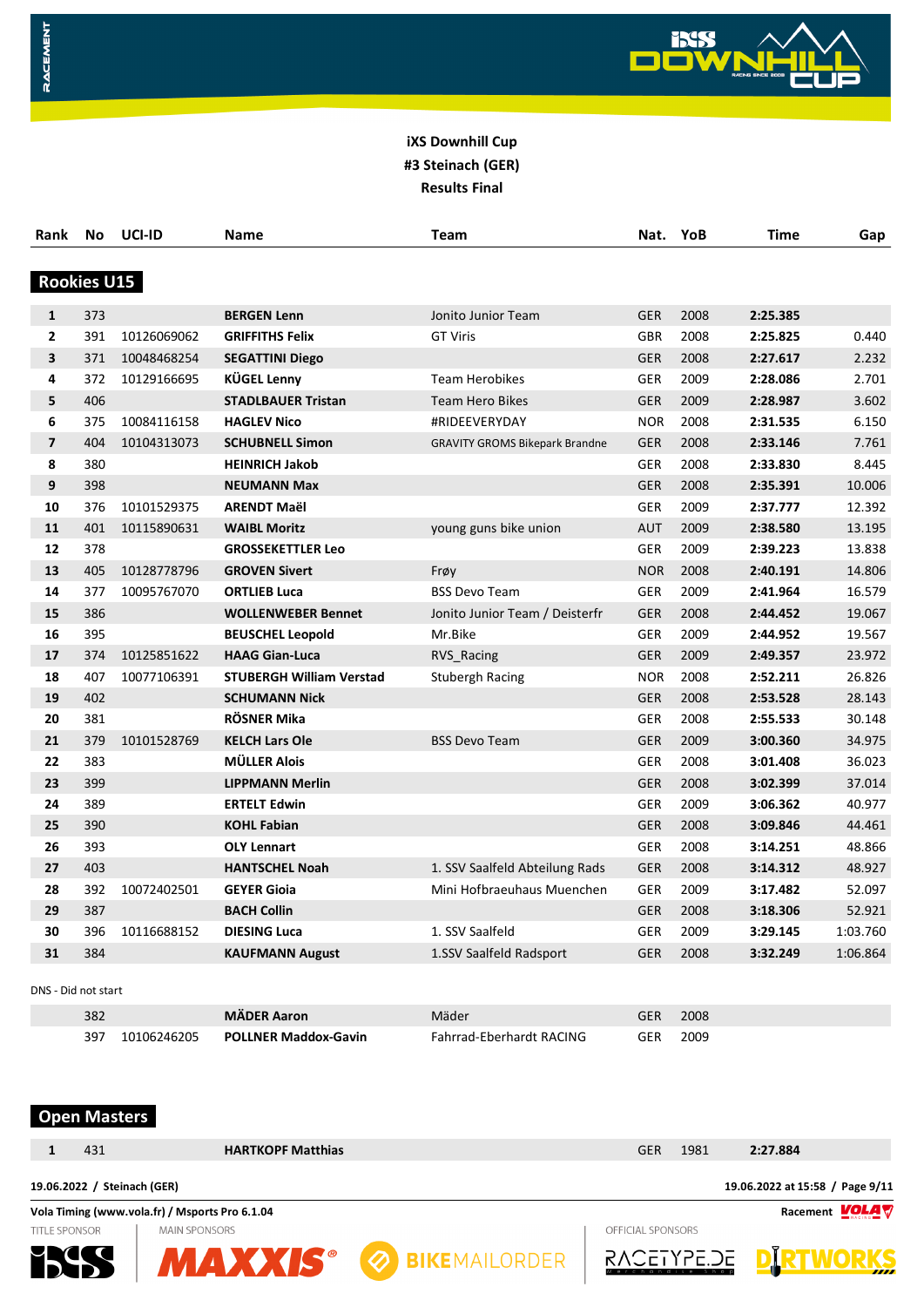

| Rank                | <b>No</b> | UCI-ID      | <b>Name</b>                | <b>Team</b>                     | Nat.       | YoB  | <b>Time</b> | Gap      |
|---------------------|-----------|-------------|----------------------------|---------------------------------|------------|------|-------------|----------|
|                     |           |             |                            |                                 |            |      |             |          |
| $\overline{2}$      | 432       |             | <b>MESSBAUER Matthias</b>  | Crossroads Jena e.V.            | <b>GER</b> | 1981 | 2:32.173    | 4.289    |
| 3                   | 439       |             | <b>FOKS Wojciech</b>       | <b>SSR-TEAM</b>                 | <b>POL</b> | 1981 | 2:32.738    | 4.854    |
| 4                   | 422       |             | <b>POHL Bastian</b>        |                                 | <b>GER</b> | 1985 | 2:34.219    | 6.335    |
| 5                   | 429       |             | <b>GALL Karol</b>          | <b>Bikepark Albstadt Racing</b> | <b>SVK</b> | 1981 | 2:34.425    | 6.541    |
| 6                   | 428       |             | <b>SCHWAB Jannis</b>       |                                 | <b>GER</b> | 1985 | 2:37.400    | 9.516    |
| 7                   | 425       |             | <b>SCHRÖPPE Harald</b>     |                                 | ARG        | 1985 | 2:38.498    | 10.614   |
| 8                   | 434       |             | <b>DORNBUSCH Rene</b>      | Zweiradtreff Fritzsche          | <b>GER</b> | 1981 | 2:41.638    | 13.754   |
| 9                   | 411       |             | <b>SKOWRONSKI Szymon</b>   | House of Mtb/ Rocday Racing     | POL        | 1983 | 2:41.833    | 13.949   |
| 10                  | 417       |             | <b>GREULICH Rene</b>       | Downhill Biber Leipzig          | <b>GER</b> | 1985 | 2:41.908    | 14.024   |
| 11                  | 433       |             | <b>SCHUGK Michael</b>      |                                 | <b>GER</b> | 1983 | 2:44.139    | 16.255   |
| 12                  | 427       |             | <b>SPONSEIL Jan</b>        | Flowtrails/Herobikes            | <b>GER</b> | 1980 | 2:44.523    | 16.639   |
| 13                  | 438       |             | <b>UNGER Volkmar</b>       | Team Radioaktiv Downhill e.V.   | <b>GER</b> | 1983 | 2:45.526    | 17.642   |
| 14                  | 437       |             | <b>SCHUGK Tom</b>          |                                 | <b>GER</b> | 1983 | 2:46.390    | 18.506   |
| 15                  | 415       |             | <b>HEß Tobias</b>          | Chainwheel Cowboys              | <b>GER</b> | 1981 | 2:47.578    | 19.694   |
| 16                  | 416       |             | <b>SCHROTH Mathias</b>     | Chainwheel Cowboys              | <b>GER</b> | 1984 | 2:48.239    | 20.355   |
| 17                  | 413       |             | <b>WRIGHT Danny</b>        | Chainwheel Cowboys              | <b>GER</b> | 1987 | 2:50.169    | 22.285   |
| 18                  | 418       |             | <b>OTTO Christian</b>      | JenBike                         | <b>GER</b> | 1986 | 2:51.232    | 23.348   |
| 19                  | 268       |             | <b>HILPERT Christopher</b> | Zavoli Racing Team.             | <b>GER</b> | 1986 | 2:51.843    | 23.959   |
| 20                  | 419       |             | <b>CUNAEUS Ronny</b>       | <b>BS Racing Team</b>           | <b>GER</b> | 1980 | 2:52.116    | 24.232   |
| 21                  | 424       |             | <b>RICHTER Falko</b>       | <b>Richter Racing</b>           | <b>GER</b> | 1979 | 3:03.090    | 35.206   |
| 22                  | 420       |             | <b>AICHINGER Sebastian</b> |                                 | <b>GER</b> | 1984 | 3:10.508    | 42.624   |
| 23                  | 436       |             | <b>PRUY Thomas</b>         | Team Radioaktiv Downhill e.V.   | <b>GER</b> | 1985 | 3:16.671    | 48.787   |
| 24                  | 426       |             | ROLLETSCHEK Jan            |                                 | <b>GER</b> | 1983 | 3:29.924    | 1:02.040 |
|                     |           |             |                            |                                 |            |      |             |          |
| DNS - Did not start |           |             |                            |                                 |            |      |             |          |
|                     | 435       | 10129183974 | <b>BURKHARD Stefan</b>     |                                 | <b>GER</b> | 1985 |             |          |

# **Open Masters 2**

RACEMENT

| 1                       | 441 | 10013018188 | <b>HOREMANS Koen</b>       | <b>BIKE ARENA - MONDRAKER</b>  | <b>BEL</b> | 1974 | 2:34.373 |        |
|-------------------------|-----|-------------|----------------------------|--------------------------------|------------|------|----------|--------|
| $\overline{2}$          | 445 | 10114125635 | KÜNZEL Jürgen              | Fun&Bike Heidenheim            | GER        | 1974 | 2:38.935 | 4.562  |
| $\overline{\mathbf{3}}$ | 450 |             | <b>BEUTEL Tino</b>         | Ich                            | <b>GER</b> | 1972 | 2:42.601 | 8.228  |
| 4                       | 444 |             | <b>SEMMLER Ralf</b>        |                                | <b>GER</b> | 1973 | 2:42.937 | 8.564  |
| 5                       | 446 |             | <b>ROSENFELD Lars</b>      | Garage 191 / Rin Event         | <b>GER</b> | 1976 | 2:43.506 | 9.133  |
| 6                       | 442 |             | <b>DONOVAN Patrick</b>     | Raderdoll-Racing-Team          | <b>GER</b> | 1974 | 2:44.636 | 10.263 |
| $\overline{7}$          | 449 | 10104313275 | <b>SCHUBNELL Sebastian</b> | Mountainbike Freiburg e.V.     | <b>GER</b> | 1977 | 2:51.636 | 17.263 |
| 8                       | 443 | 10012119728 | <b>HUSCHINA Harry</b>      | Bergamont-Bikes<br>HCS-Racing  | <b>GER</b> | 1967 | 2:56.621 | 22.248 |
| 9                       | 448 |             | <b>KIRCHHÖFER Jirka</b>    | Old School Racer               | <b>GER</b> | 1972 | 2:58.038 | 23.665 |
| 10                      | 451 |             | <b>WEINMANN UII</b>        | Marin Bikes Germany / Trail-On | <b>GER</b> | 1964 | 3:09.629 | 35.256 |
| 11                      | 447 |             | <b>OUECK Jens</b>          | Die Queckis                    | <b>GER</b> | 1972 | 3:12.681 | 38.308 |

**MAXXIS® @ BIKEMAILORDER** 

**Vola Timing (www.vola.fr) / Msports Pro 6.1.04 Racement VOLAT** TITLE SPONSOR **MAIN SPONSORS** 



**19.06.2022 / Steinach (GER) 19.06.2022 at 15:58 / Page 10/11**

OFFICIAL SPONSORS



**WUKKS**